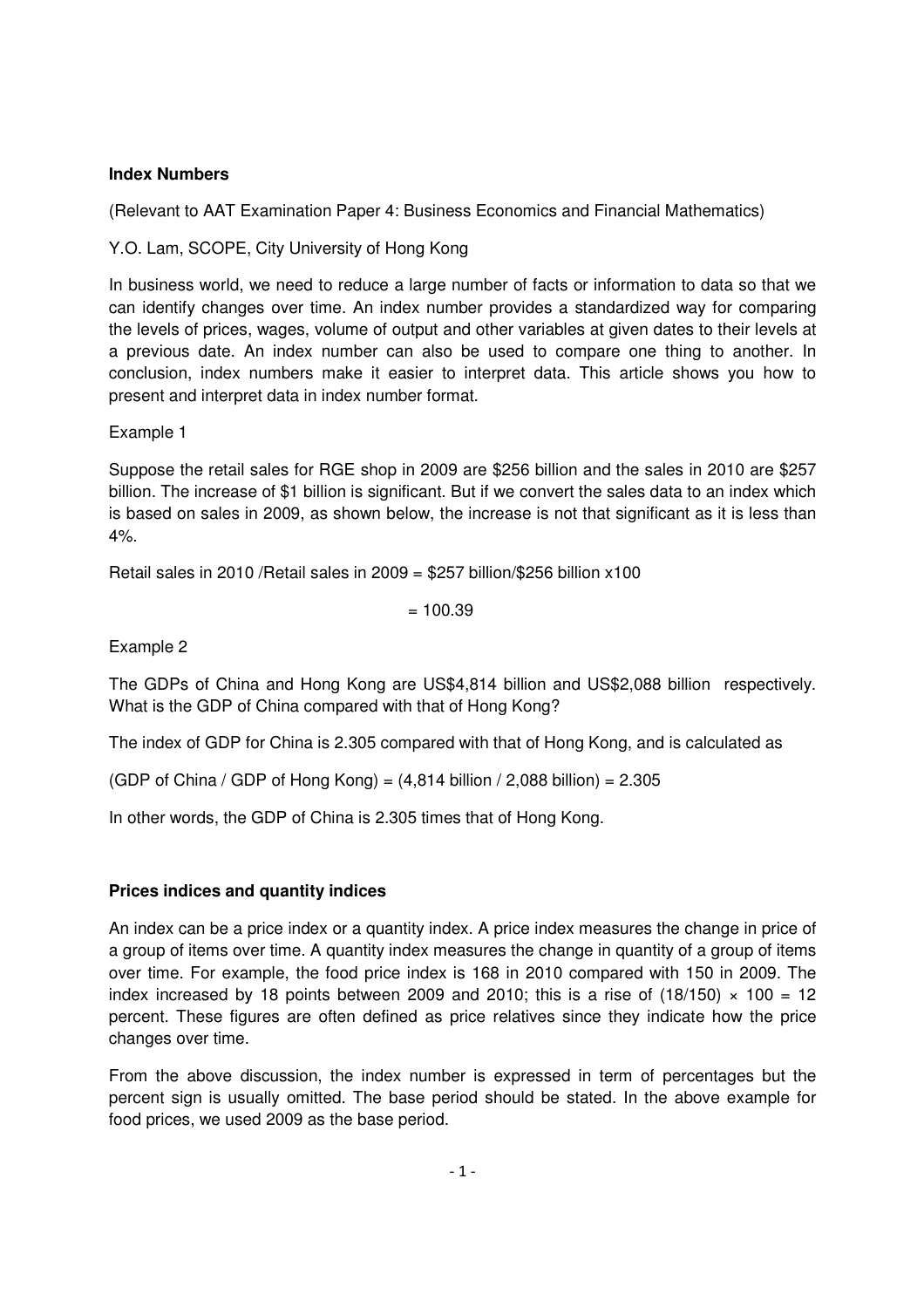#### **Weighted index**

In the business, we may be required to deal with a basket of commodities. Weighted means of relative indices are always used. To obtain a weighted mean of relative indices, we need to calculate index relatives for each component and then to obtain a weighted average of the relatives using the corresponding weights.

#### Example 3

The wholesale price index in PP shop is made up of the prices of three items. The price index and weighting in 2009 and 2010 for each item are as follows.

| Table 1 Price and weight information for PP shop |  |
|--------------------------------------------------|--|
|--------------------------------------------------|--|

| Item    | Price, 2009 | Price, 2010 | Weight |
|---------|-------------|-------------|--------|
| Bread   | \$2.00      | \$4.00      | 60     |
| Tea     | \$10.00     | \$12.00     | 20     |
| Cookies | \$2.00      | \$2.50      | 40     |

Calculate an index for prices of PP shop for year 2010.

**Solution** 

Price index:

| <b>Bread</b>          | 4/2     | $= 2.00$                                                             |
|-----------------------|---------|----------------------------------------------------------------------|
| Tea                   | 12/10   | $= 1.20$                                                             |
| Cookies               | 2.5/2.0 | $= 1.25$                                                             |
| PP shop's price index |         | $=(2.00 \times 60 + 1.20 \times 20 + 1.25 \times 40)/(60 + 20 + 40)$ |
|                       |         | $= 194/120$                                                          |
|                       |         | $= 1.62$                                                             |

## **Choice of weight**

There are two methods in computing a weighted index: the Laspeyres method and the Passche method.

## **Laspeyres index**

Laspeyres indices use base period values as weights. The original prices and quantities of the items are used in calculating the index in terms of either price or quantity consumed.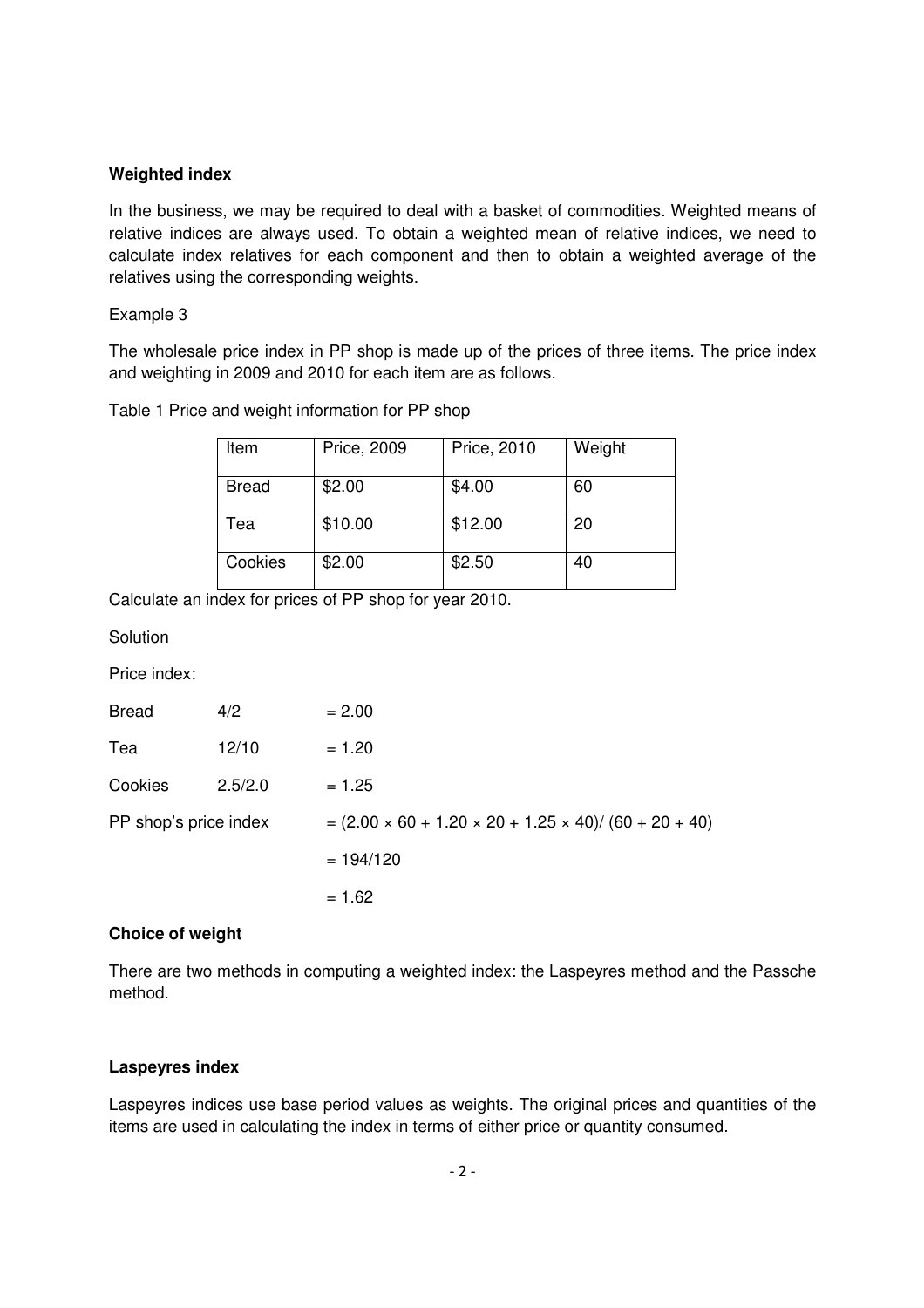#### **Passche index**

Passche indices use current year values as weight. The current prices and quantities of the items are used in calculating the index in either terms of price or quantity consumed.

#### Example 4

DOC Company produces and sells four types of electric appliances. The prices and quantities in 2009 and 2010 are shown below:

Computation of Laspeyres and Passche index for DOC Company, using 2009 as the base period:

Table 2 Price and quantity information for DOC Company

|              | 2009       |                 | 2010       |                 |
|--------------|------------|-----------------|------------|-----------------|
| <b>Type</b>  | Price (\$) | Quantity ('000) | Price (\$) | Quantity ('000) |
| Radio        | 100        | 20              | 120        | 15              |
| Toaster      | 200        | 40              | 250        | 25              |
| <b>Clock</b> | 130        | 30              | 130        | 50              |
| Hair dryer   | 225        | 10              | 250        | 10              |

Calculate the Laspeyres price index and Passche quantity index to measure the overall changes between 2009 and 2010.

Solution:

Laspeyres price index

$$
\frac{\displaystyle\sum p_t q_0}{\displaystyle\sum p_0 q_0} \times 100 = \frac{120 \times 20 + 250 \times 40 + 130 \times 30 + 250 \times 10}{100 \times 20 + 200 \times 40 + 130 \times 30 + 225 \times 10} \times 100 = 116.41
$$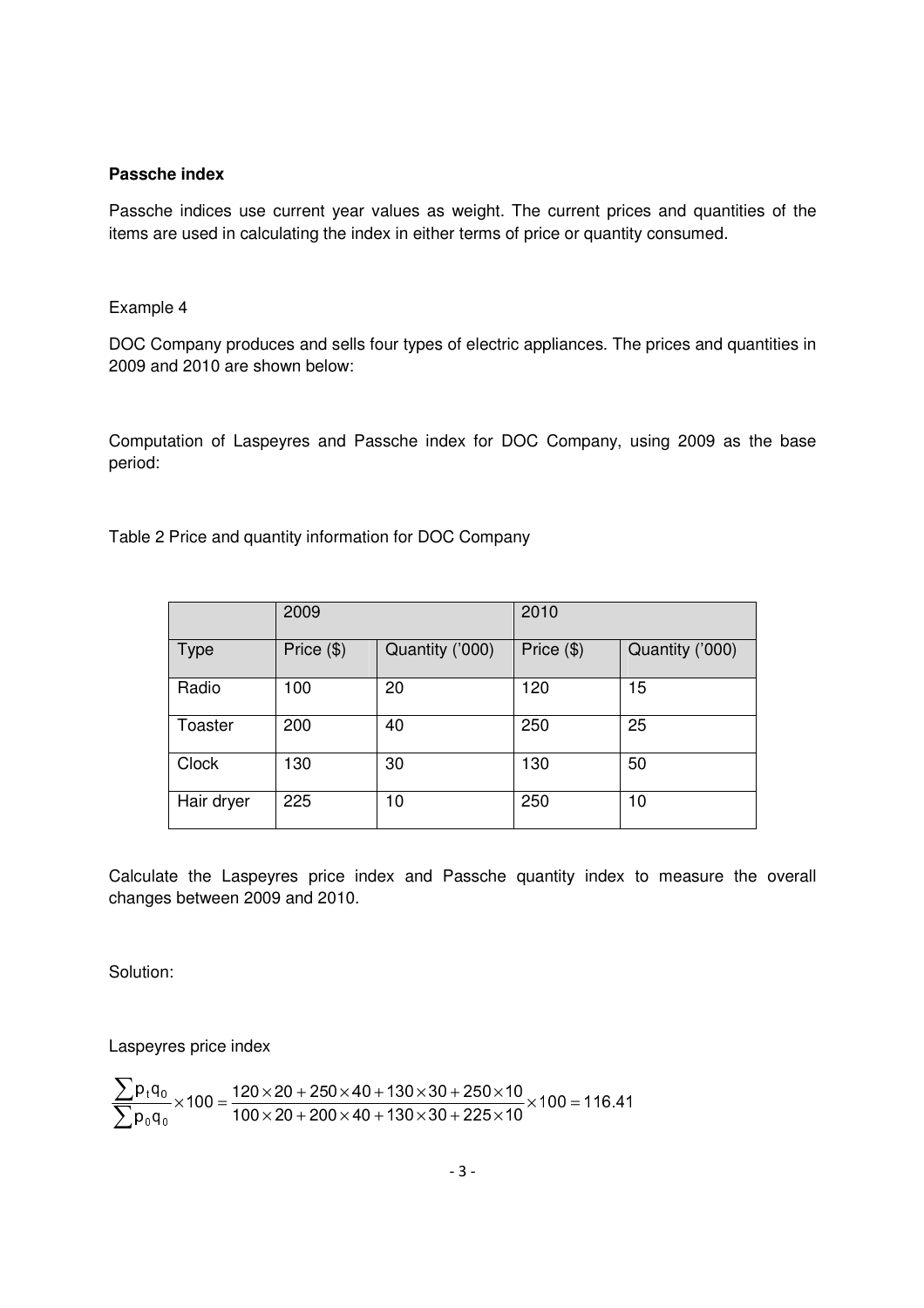First we use the quantity in 2009 as our base in calculating Laspeyres price index for the total amount spent on the four items in DOC Company. We conclude that the price for DOC Company has increased by 16.41 percent.

Passche quantity index

$$
\frac{\displaystyle\sum p_t q_t}{\displaystyle\sum p_t q_0}\times 100=\frac{120\times 15+250\times 25+130\times 50+250\times 10}{120\times 20+250\times 40+130\times 30+250\times 10}\times 100=90.69
$$

The Passche quantity index uses current quantity as weights instead of base year price as weights (as the Laspeyres index does). The result indicates that there has been a decrease of 9.31 percent in the quantity of electrical appliances between 2009 and 2010.

When you are deciding which type of index to use, the following points should be considered.

| Laspeyres index                                                                              | Passche index                                                                          |
|----------------------------------------------------------------------------------------------|----------------------------------------------------------------------------------------|
| The index requires weights for the base year<br>only.                                        | The index requires weights by time to time and<br>it is costly                         |
| The index can be computed when either the<br>current prices or quantities are known          | The index cannot be computed until the<br>current prices and quantities are known.     |
| The index value can be directly compared over<br>several years.                              | The index value can only be<br>compared<br>between the current year and the base year. |
| The index does not reflect current changes<br>over time because the weights are out-of-date. | The index reflects current information.                                                |

Table 3: Differences between the Laspeyres and Passche indices

It should be noted that the Laspreyes index is more commonly used in today's business. The weights should be revised every few years.

# **Time series deflation**

Another type of price index used for measuring the real value of a commodity is the consumer price index, or CPI. This index is widely used in both the private and public sectors. In the public sector, governments use the CPI to reflect changes in the cost of living for residents. In the private sector, employers often use the CPI in calculating their employees' salary rises. The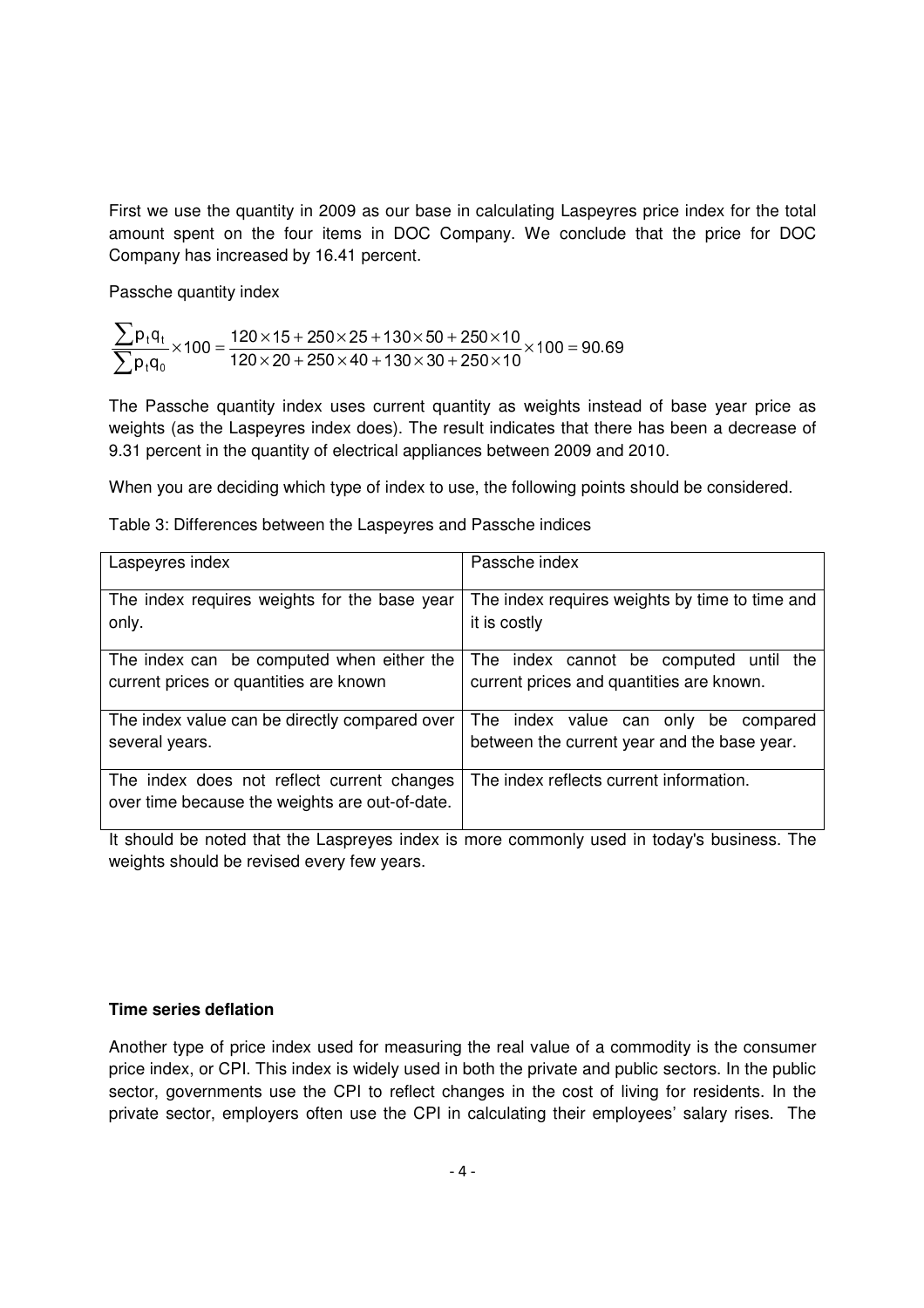CPI is considered the most relevant inflation measure from the point of view of consumers. For example, say the cost of a commodity was \$100 in 2009 and \$120 in 2010; this represents an increase of 20 percent. If the retail price index is 205 percent between 2009 and 2010, we can argue that the real cost of the commodity has increased.

Consider the data shown in Table 4. Paul works for City Ltd. Over the last three years, he has earned a monthly salary increase of \$500 each year. Though his manager claims that \$500 is equivalent to the increase in the cost of living over the past three years, Paul has found that his salary rise has not kept pace with inflation. The real value of Paul's salary is only \$18,000 in year 3 compared with \$20,000 in year 1.

| Table 4 : The real salary |  |
|---------------------------|--|
|---------------------------|--|

| Year           | Monthly salary | Consumer Prices Index (CPI) | Calculation        | Real salary |
|----------------|----------------|-----------------------------|--------------------|-------------|
|                | \$20,000       | 150                         |                    | \$20,000    |
| $\overline{2}$ | \$20,500       | 160                         | 20,600 / 160 x 150 | \$19,219    |
| 3              | \$21,000       | 175                         | 21,000 / 175 x 150 | \$18,000    |

When comparing the costs and profits of company or assessing investment decisions, we need to consider the "real money" values. The best way to analyze the situation is to calculate the real money values before making our decisions.

Another example, given below, illustrates how to use interest rates to calculate inflation in order to assess investment or future profits.

Example 5

The PPW Company is considering a three-year project with the following expected profits and inflation index. The initial investment is \$300,000 and the required rate of return is 20 percent. Determine whether the project should be accepted.

Table 5: Inflation index and expected profit

| Year | Inflation index | Expected profit (\$'000) |
|------|-----------------|--------------------------|
| ŋ    | 100             | (300)                    |
|      | 95              | 100                      |
| 2    | 102             | 130                      |
| 3    | 111             | 125                      |